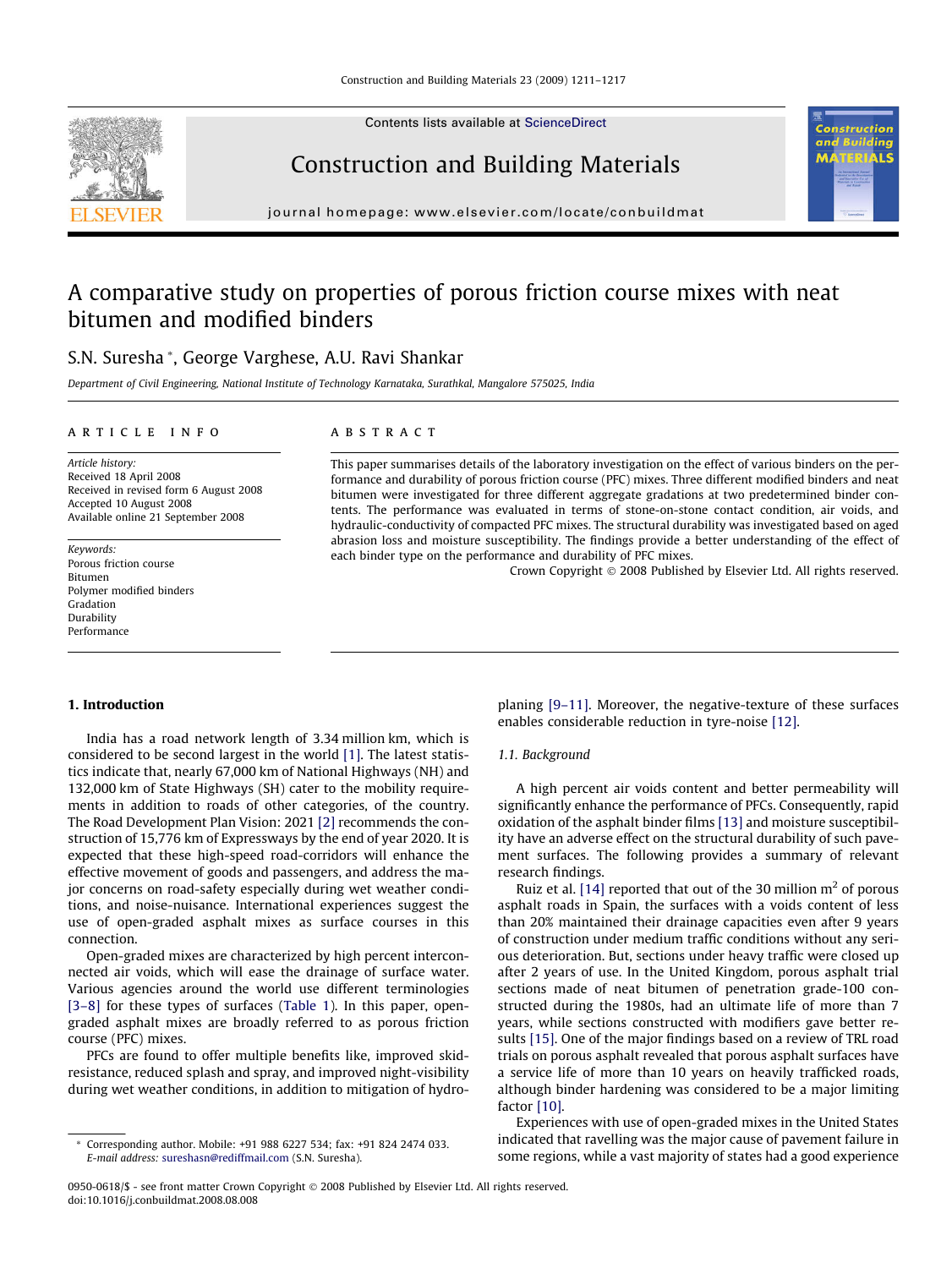<span id="page-1-0"></span>

| $\sim$<br>$\sim$<br>. . |  |
|-------------------------|--|
|-------------------------|--|

| Terminologies and binder types used for open-graded mixes by different agencies |  |  |
|---------------------------------------------------------------------------------|--|--|
|                                                                                 |  |  |

| Country                     | Agency                                               | Terminology                           | Binder type/grade                                                             | References |
|-----------------------------|------------------------------------------------------|---------------------------------------|-------------------------------------------------------------------------------|------------|
| United States of<br>America | American Society for Testing and<br>Materials (ASTM) | Open-graded friction course<br>(OGFC) | Performance grade (PG) asphalt cement                                         | $[3]$      |
|                             | Federal Aviation Administration (FAA)                | Porous friction course (PFC)          | Viscosity grade asphalt cement (AC-20)                                        | [4]        |
| Australia                   | Australian Asphalt Pavement<br>Association (AAPA)    | Open-graded asphalt (OGA)             | Viscosity grade asphalt cement (C 320), and polymer modified<br>bitumen (PMB) | [5]        |
| New Zealand                 | Transit New Zealand (TNZ)                            | Porous asphalt (PA)                   | Penetration grades 80–100 and 60–70                                           | [6]        |
| South Africa                | Southern African Bitumen Association<br>(Sabita)     | Porous asphalt (PA)                   | Penetration grade of 80–100, and polymer modified bitumen<br>(PMB)            | $[7]$      |
| Japan                       | Japan Highway Public Corporation<br>(IHPC)           | Porous asphalt (PA)                   | High-viscosity improved asphalt (HVIA)                                        | [8]        |

with the use of polymer modified asphalt binders [\[16\].](#page-6-0) Nielsen et al. [\[17\]](#page-6-0) observe that in Japan, porous asphalt surfaces on highways and in urban areas cover more than 50 million  $\mathrm{m}^2.$  The structural durability of these pavements was found to be same as that of dense graded asphalt mixes, while climatic conditions too were found to have a significant influence. High viscosity styrene–butadiene–styrene (SBS) modified binders were used in these cold regions to overcome distresses due rutting and raveling.

A number of laboratory investigations [\[18–21\]](#page-6-0) report the evaluation of PFC mixes for various types of modifiers and modified binders. Verhaeghe et al. [\[18\]](#page-6-0) were of the opinion that the use of modifiers to binders or the addition of fibres to the mixes resulted in lesser maintenance, and improvement in the structural performance of pavement wearing courses. Mallick et al. [\[19\]](#page-6-0) report the performance of open-graded friction course mixes made of performance grade (PG) binders in combination with a few types of elastomeric polymers and various types of fibres. The findings indicated that the mean air voids in all the modified mixes did not exceeded 18%.

Punith et al. [\[20\]](#page-6-0) studied on the behaviour of porous asphalt mixes with crumb rubber modified bitumen (CRMB), reclaimed polyethylene modified bitumen (RPEMB), and cellulose fibres (CF). The findings indicate that these mixes exhibited air voids of more than 18%. However, in this investigation the specimens tested were compacted on only one side. Hassan et al. [\[21\]](#page-6-0) carried out studies on open-graded friction course mixes for neat bitumen of penetration grade 60–70, styrene–butadiene–rubber (SBR) modified binder, cellulose fibres (CF), and combinations of SBR and CF. The results indicated that the mean air voids of most of the mixes were more than 20%, and that failed to satisfy the abrasion loss requirements when unaged and aged specimens were tested. But, in the case of mixes with combinations of SBR and CF, the losses due to abrasion were within the limits. Also, the permeability values of these mixes were found to be within 50 m/day.

In brief, the research findings based on laboratory investigations mentioned above recommend the use of modified binders to improve the durability of PFC mixes. Also, trial sections constructed using modified binders in the above studies were found to have extended ultimate lifespan. Different agencies specify different binders for PFCs, based on the pattern of binder grading, the use of modified binders, and modifiers.

# 1.2. Objectives

In India, PFCs are yet to be experimented by highway agencies, and specifications for the same do not exist. In an effort to develop guidelines for the design and use of PFC mixes in India, the present investigation was focused on the use of various binders commonly used in the country, for the paving of highways, airfields, and rural roads.

#### 2. Experimental program

#### 2.1. Materials

The binder types (BT) studied includes, neat bitumen (NB), polymer modified bitumen of plastomeric thermoplastic base (PMB-P), polymer modified bitumen of elastomeric thermoplastic base (PMB-E), and crumb rubber modified bitumen (CRMB). These binders obtained from various sources in India were tested in accordance with the Indian Standards (IS). The grading requirements for these binder types were evaluated. The test results are presented in Table 2. The crushed granite stone aggregates obtained from local stone-crushing plants were used in this study. The results of physical properties of aggregates tested are given in [Table 3](#page-2-0). Ordinary Portland Cement (OPC) that constituted 2% by mass of total aggregates was used as a part of the mineral filler.

#### 2.2. Experimental design

PFC mixes corresponding to each of the three gradations (G) shown in [Fig. 1](#page-2-0) were investigated for four binder types (BT) and for two predetermined binder contents (BC). [Table 4](#page-2-0) provides information on the combinations of 24 different PFC mixes and their coding. To evaluate the volumetric properties, hydraulic-conductivity, aged abrasion loss, and the tensile strength ratio (TSR), 15 replicates for each of the 24 mixes were prepared and tested. The tests for wet abrasion loss (WAL) were conducted for the mixes with higher binder contents. This decision was taken based on the observations made on the TSR values, the details of which can be

#### Table 2

Properties of neat bitumen and modified binders

| Characteristics                                               | IS test<br>method | Properties of different binder<br>type $(BT)$ |           |              |              |
|---------------------------------------------------------------|-------------------|-----------------------------------------------|-----------|--------------|--------------|
|                                                               |                   | NB                                            | PMB-<br>P | PMB-<br>E    | <b>CRMB</b>  |
| Penetration at 25 $\degree$ C, 1/10 mm                        | IS 1203           | 89                                            | 82        | 86           | 68           |
| Softening point ( $R&B$ ), $°C$                               | IS 1205           | 46                                            | 58        | 57           | 59           |
| Flash point, °C                                               | IS 1448<br>(P:69) | 220                                           | 229       | 226          | 229          |
| Elastic recovery of half thread in<br>ductilometer at $15 °C$ | IS 15462          |                                               | 58        | 76           | 54           |
| Separation, difference in softening<br>point ( $R&B$ ), $°C$  | IS 15462          |                                               | 1         | $\mathbf{1}$ | $\mathbf{3}$ |
| Thin film oven tests and tests on<br>residue                  |                   |                                               |           |              |              |
| Loss in mass. %                                               | IS 9382           | 0.2                                           | 0.1       | 0.15         | 0.2          |
| Increase in softening point ( $R&B$ ), $°C$                   | IS 1205           | $\overline{\phantom{0}}$                      | 3.0       | 2.0          | 4.0          |
| Reduction in penetration at 25 $\degree$ C, %                 | IS 1203           | 39                                            | <b>20</b> | 15           | 31           |
| Elastic recovery of half thread in<br>ductilometer at $15 °C$ | IS 15462          |                                               | 52        | 59           | 43           |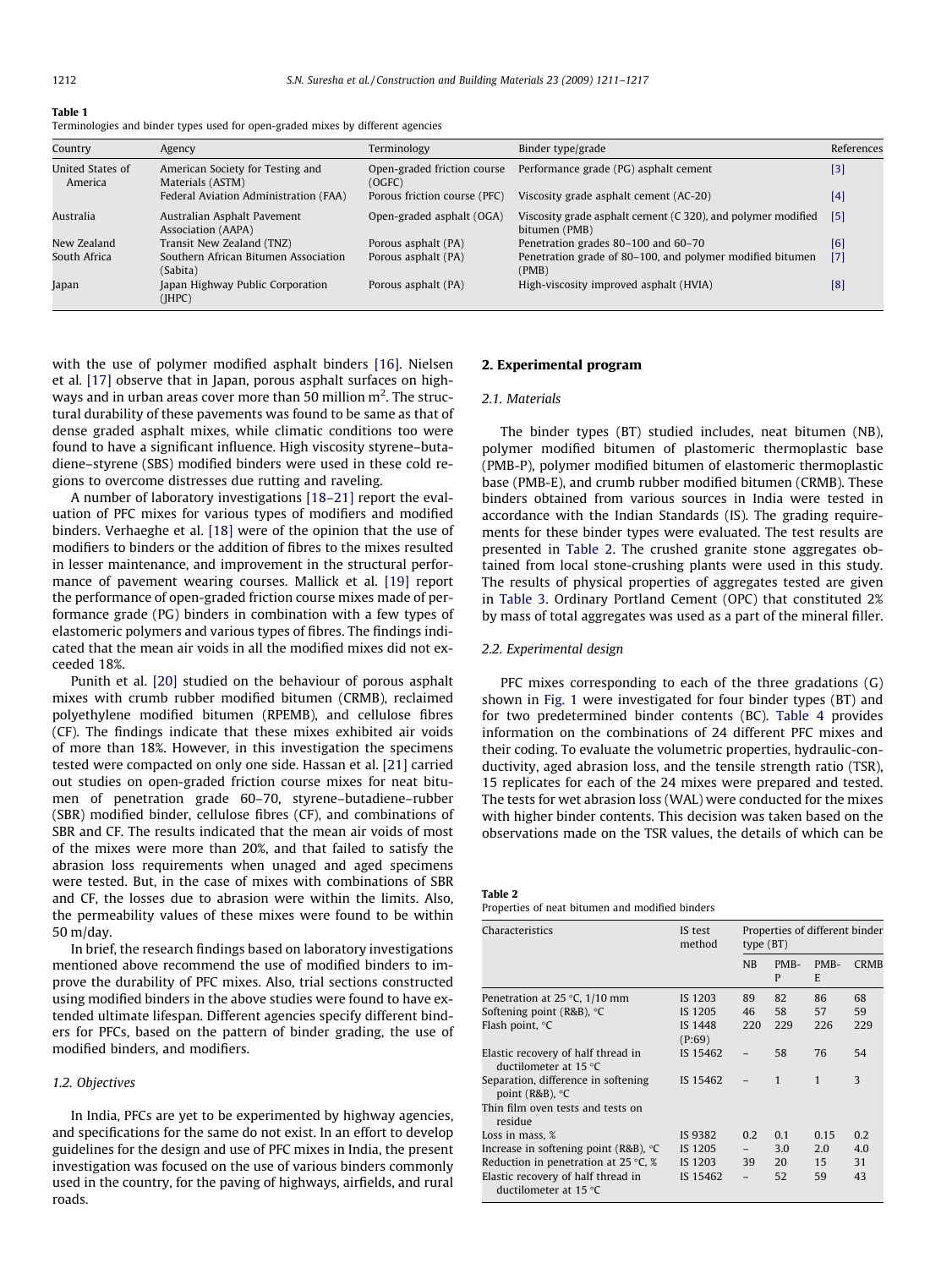<span id="page-2-0"></span>Table 3 Physical properties of aggregates

| Particulars of physical properties      | Test method | Test results (%) |
|-----------------------------------------|-------------|------------------|
| Combined flakiness and elongation index | IS 2386 P1  | 28.1             |
| Aggregate impact value                  | IS 2386 P4  | 20.1             |
| Los Angles abrasion value               | IS 2386 P4  | 26.6             |
| Water absorption                        | IS 2386 P3  | 0.15             |
| Soundness, magnesium sulphate solution  | IS 2386 P5  | 0.21             |



Fig. 1. Aggregate gradations used in the present study.

found in the later sections. The test plan comprising the details of different response properties studied are presented in Table 5.

### 2.3. Laboratory tests

The procedure adopted for the preparation of cylindrical PFC specimens was the same as that followed for dense graded asphalt, as suggested in the Asphalt Institute Manual Series-2 [\[22\].](#page-6-0) To prepare a cylindrical specimen of 101.4 mm diameter (D), loose hot PFC mix was compacted by applying 50 blows on each end of the specimen, using the standard Marshall hammer. Each specimen constituted 1000 g of the aggregate in addition to the binder used.

Table 4

Coding of different PFC mixes

| Binder type with |   | Binder content<br>(BC, %) | Coding for mixes of different gradations |                                   |                                    |
|------------------|---|---------------------------|------------------------------------------|-----------------------------------|------------------------------------|
| coded number     |   |                           | G <sub>1</sub>                           | G <sub>2</sub>                    | G <sub>3</sub>                     |
| NB               | 1 | 4.5<br>5.0                | M <sub>1</sub><br>M <sub>2</sub>         | M <sub>9</sub><br>M <sub>10</sub> | M17<br>M18                         |
| PMB-P            | 2 | 4.5<br>5.0                | M <sub>3</sub><br>M <sub>4</sub>         | M11<br>M <sub>12</sub>            | M19<br>M <sub>20</sub>             |
| PMB-E            | 3 | 4.5<br>5.0                | M <sub>5</sub><br>M <sub>6</sub>         | M13<br>M14                        | M <sub>21</sub><br>M22             |
| <b>CRMB</b>      | 4 | 4.5<br>5.0                | M <sub>7</sub><br>M8                     | M15<br>M <sub>16</sub>            | M <sub>23</sub><br>M <sub>24</sub> |

#### Table 5

|  | nian |
|--|------|
|  |      |

| Response properties                       | Details of          |              | Number of  |           |  |  |
|-------------------------------------------|---------------------|--------------|------------|-----------|--|--|
|                                           | mixes               | <b>Mixes</b> | Replicates | Specimens |  |  |
| Volumetric properties and<br>permeability | $M1-M24$            | 24           | 3          | 72        |  |  |
| Aged abrasion loss (AAL)                  | $M1-M24$            | 24           | 3          | 72        |  |  |
| Tensile strength ratio (TSR)              | $M1-M24$            | 24           | 6          | 144       |  |  |
| Wet abrasion loss (WAL)                   | M (even<br>$nos.$ ) | 12           | 3          | 36        |  |  |
| Total number of compacted<br>specimens    |                     |              |            | 324       |  |  |

Compacted specimens were used to evaluate the volumetric properties, hydraulic-conductivity, aged abrasion loss, and the moisture susceptibility. The procedures adopted to evaluate these properties are summarized below.

The bulk specific gravity of compacted mix  $(G_{mb})$  was determined using the geometric measurements of diameter (D), mean length (L), and the mass of the specimen in air. The theoretical maximum density  $(G_{mm})$  of the uncompacted mix was determined in accordance with ASTM specifications [\[23\].](#page-6-0) The air voids content  $(V_a)$  in the compacted specimen was determined using the corresponding values of  $G<sub>mb</sub>$  and  $G<sub>mm</sub>$  [\[24\]](#page-6-0) as in the following equation:

$$
V_a = 100 \times \left(1 - \frac{G_{\rm mb}}{G_{\rm mm}}\right) \tag{1}
$$

The presence of stone-on-stone contact condition in the compacted PFC mix was evaluated based on the percent voids in coarse aggregate of the compacted mixture ( $VCA<sub>m</sub>$ ) and the percent voids in coarse aggregate of the coarse aggregate alone (VCA $_d$ ) deter-mined using the dry-rodded test procedure [\[25\].](#page-6-0) The VCA $<sub>m</sub>$  values</sub> were determined with due consideration to aggregate breakdown [\[26\]](#page-6-0). The VCA<sub>d</sub> and VCA<sub>m</sub> values were computed using Eqs. (2) and (3), respectively. The stone-on-stone contact condition was confirmed when the ratio of  $VCA<sub>m</sub>$  to  $VCA<sub>d</sub>$  was found to be less than unity:

$$
VCA_{d} = \frac{G_{CA}\gamma_{w} - \gamma_{s}}{G_{CA}\gamma_{w}}
$$
 (2)

$$
VCA_m = 100 - \left(\frac{G_{mb}}{G_{CA}} \times P_{CA}\right)
$$
 (3)

where G<sub>CA</sub> is the bulk specific gravity of the coarse aggregate;  $\gamma_s$  is the bulk density of the coarse aggregate fraction in the dry-rodded condition;  $\gamma_w$  is the density of water; and  $P_{CA}$  is the percentage of coarse aggregate in the total mixture.

The hydraulic-conductivity of the compacted specimens was expressed in terms of the coefficient of permeability determined using the falling-head method. The test-setup used was simple and economical. The compacted PFC specimens before being extruded from the Marshall mould were used in these tests. To prevent water leakage through the joints, the circumference of the specimen was covered with paraffin wax at the top and at the bottom. Care was taken to prevent clogging of voids in the specimen when paraffin wax was applied. The collar placed on the mouldspecimen assembly, acted as a water reservoir. Water was allowed to flow through the specimen, and the average time  $(t<sub>m</sub>)$  taken for a drop in the water level from 70 to 30 mm was recorded in seconds. The coefficient of permeability  $(K, m/day)$  of the cylindrical specimen of 101.4 mm in diameter and of mean length (L, mm) was calculated by using the following equation:

$$
K = 208.49 \frac{L}{t_{\rm m}} \log_{10} \left( \frac{L + 70}{L + 30} \right) \tag{4}
$$

Aging of PFC specimens were simulated in the laboratory, and the Cantabro abrasion tests were conducted on these aged specimens to evaluate the aged abrasion loss (AAL). Compacted PFC specimens of a particular mix in triplicate were stored in a forced draft oven at a temperature of 60  $\degree$ C for a period of 168 h. The specimens were then taken out and allowed to cool to the ambient temperature. These were then stored for a period of 4 h at a temperature  $25 \pm 5$  °C as per the requirements for the Cantabro abrasion test [\[3\].](#page-6-0) The aged specimen was then placed in a Los Angeles abrasion drum without any abrasive charge, and the machine was operated at a speed of 30–33 revolutions/min for 300 revolutions. The loss in the specimen was expressed as a percentage of the ratio of the weight of disintegrated particles to the initial weight of the specimen.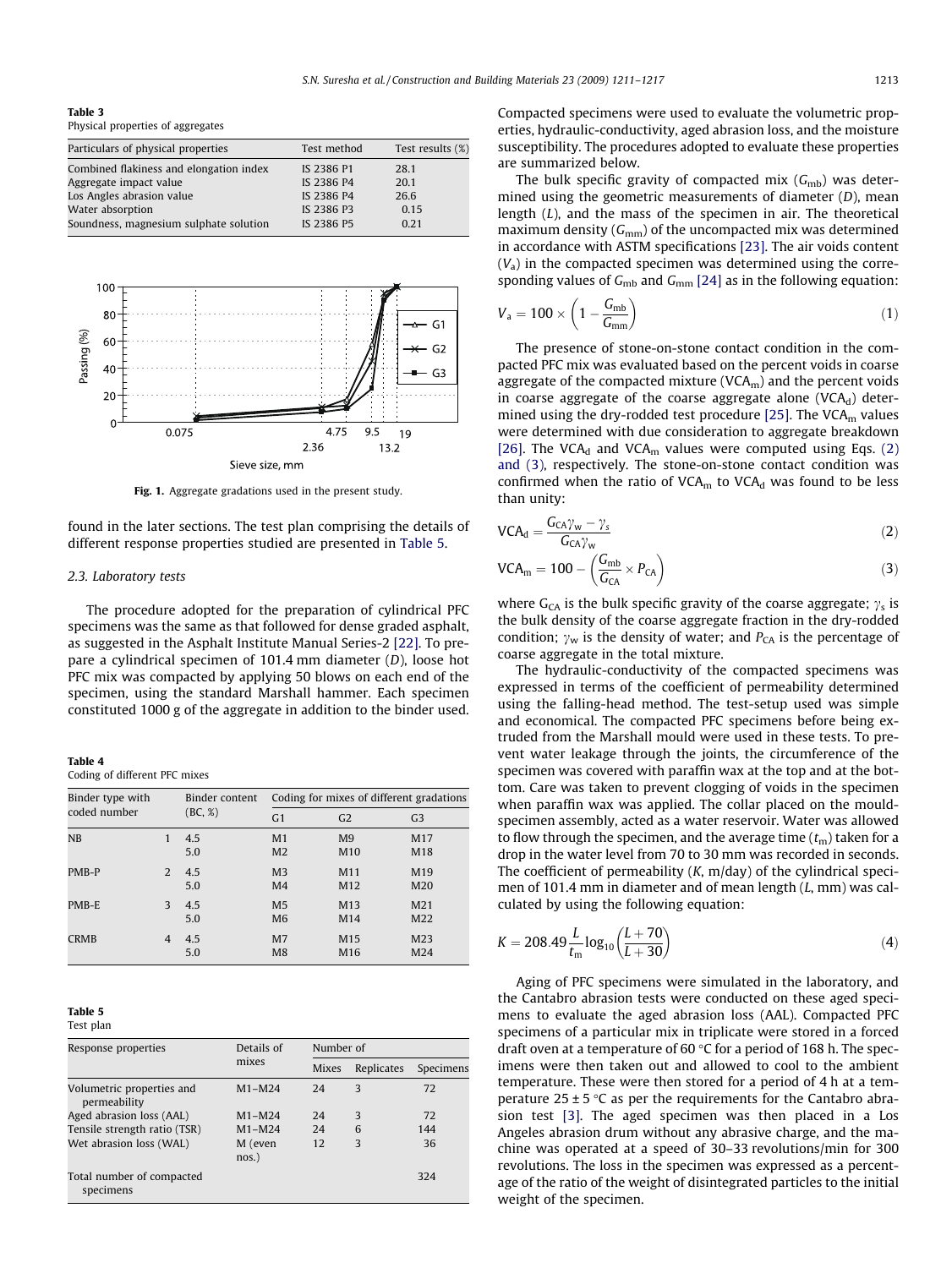The moisture susceptibility of PFC mixes was evaluated by two approaches: (i) retained tensile strength or tensile strength ratio (TSR) method [\[3\]](#page-6-0), and (ii) the wet abrasion loss (WAL) method [\[7\].](#page-6-0)

In order to evaluate the TSR, a total of six replicate specimens were prepared for each mix as per the experimental design. A subset of three specimens was tested in dry-condition, and another subset of three specimens was tested after wet-conditioning.

The wet-conditioning was carried out as per AASHTO procedure [\[27\]](#page-6-0), with the following main modifications:

- All the compacted mixes were subjected to wet-conditioning irrespective of air voids content.
- The saturation of specimens was done by placing the specimens fully submerged in distilled water filled in a metallic trough, in place of adopting the vacuum saturation method.
- The specimens placed in the metallic trough were subjected to two freeze–thaw conditioning cycles.
- The indirect tensile strength (ITS) tests were conducted on the dry- and wet-conditioned specimens. Their mean ITS values were used to compute the tensile strength ratio (TSR) of the mix. The following relations were used to compute ITS and TSR.

$$
ITS = \frac{2 \times P_u}{\pi \times L \times D}
$$
 (5)

$$
TSR = \frac{ITS_w}{ITS_d} \times 100
$$
 (6)

where  $P_u$  is the maximum load; ITS<sub>w</sub> is the mean indirect tensile strength of the wet-conditioned subset; and  $ITS_d$  is the mean indirect tensile strength of the dry-conditioned subset.

The resistance to moisture-induced damage was also evaluated in terms of wet abrasion loss (WAL) values. In order to evaluate the wet abrasion losses in the selected mixes, the specimens were subjected to wet-conditioning as mentioned above. The abrasion resistances of the wet-conditioned specimens were evaluated by means of the Cantabro abrasion test.

# 3. Results and discussion

#### 3.1. Volumetric properties

The bulk specific gravity of compacted mix  $(G_{mb})$  of different PFC mixes were in the range of 1.993–2.172  $g/cm<sup>3</sup>$ . Mixes with modified binders exhibited relatively higher  $G<sub>mb</sub>$  values, compared to mixes with neat bitumen (NB). The increase in the mean  $G<sub>mb</sub>$ values was found to be in the range of 0.8–3.6%. The mixes with modified binders, PMB-P and CRMB were found to have higher values of  $G<sub>mb</sub>$ . Also, most of the mixes with 5.0% BC exhibited margin-







Fig. 3. Verification of stone-on-stone contact condition.

ally higher mean  $G<sub>mb</sub>$  values. Among all the mixes, the lower and higher mean  $G<sub>mb</sub>$  values corresponded to mixes of gradations G3 and G2, respectively. It may be observed that although all the gradations had coarse aggregate contents more than 80%, the mixes prepared with gradation G3 had comparatively higher amounts of coarser aggregate. The mixes with gradation G3 resulted in lower densities due to this reason. Fig. 2 shows the variations in the individual and mean values of the bulk specific gravity for various PFC mixes tested. The lines connecting the mean values of the  $G<sub>mb</sub>$ of mixes of different binder types, for a particular binder content and gradation, are also provided to indicate the trends in variations.

Brown and Haddock [\[28\]](#page-6-0) proposed a method to assess the stone-on-stone contact of coarse aggregate skeleton in the design of stone matrix asphalt (SMA) paving mixes for better rutting resistance. Mallick et al. [\[19\]](#page-6-0) recommended the above method for the design of new-generation open-graded friction courses. In the present investigation, all the mixes were evaluated for stone-onstone contact conditions. The ratios of  $VCA<sub>m</sub>$  to  $VCA<sub>d</sub>$  for various mixes are shown in Fig. 3. It is evident from the results that the requirements for stone-on-stone contact conditions in the coarse aggregate skeleton were satisfied in all the mixes tested. This is mainly due to the reason that in all the gradations selected for investigation, the coarse aggregate content was maintained at a minimum of 80% as recommended by Mallick et al. [\[19\].](#page-6-0)

The air voids  $(V_a)$  contents in the compacted PFC mixes were found to be in the range of 12.4–19.8%. Fig. 4 shows the individual  $V<sub>a</sub>$ , mean  $V<sub>a</sub>$ , and an interval bar for 95% confidence level for mean air voids  $(V_a)$ . As mentioned in the discussions on bulk specific



Fig. 4. Variation in air voids  $(V_a)$  content.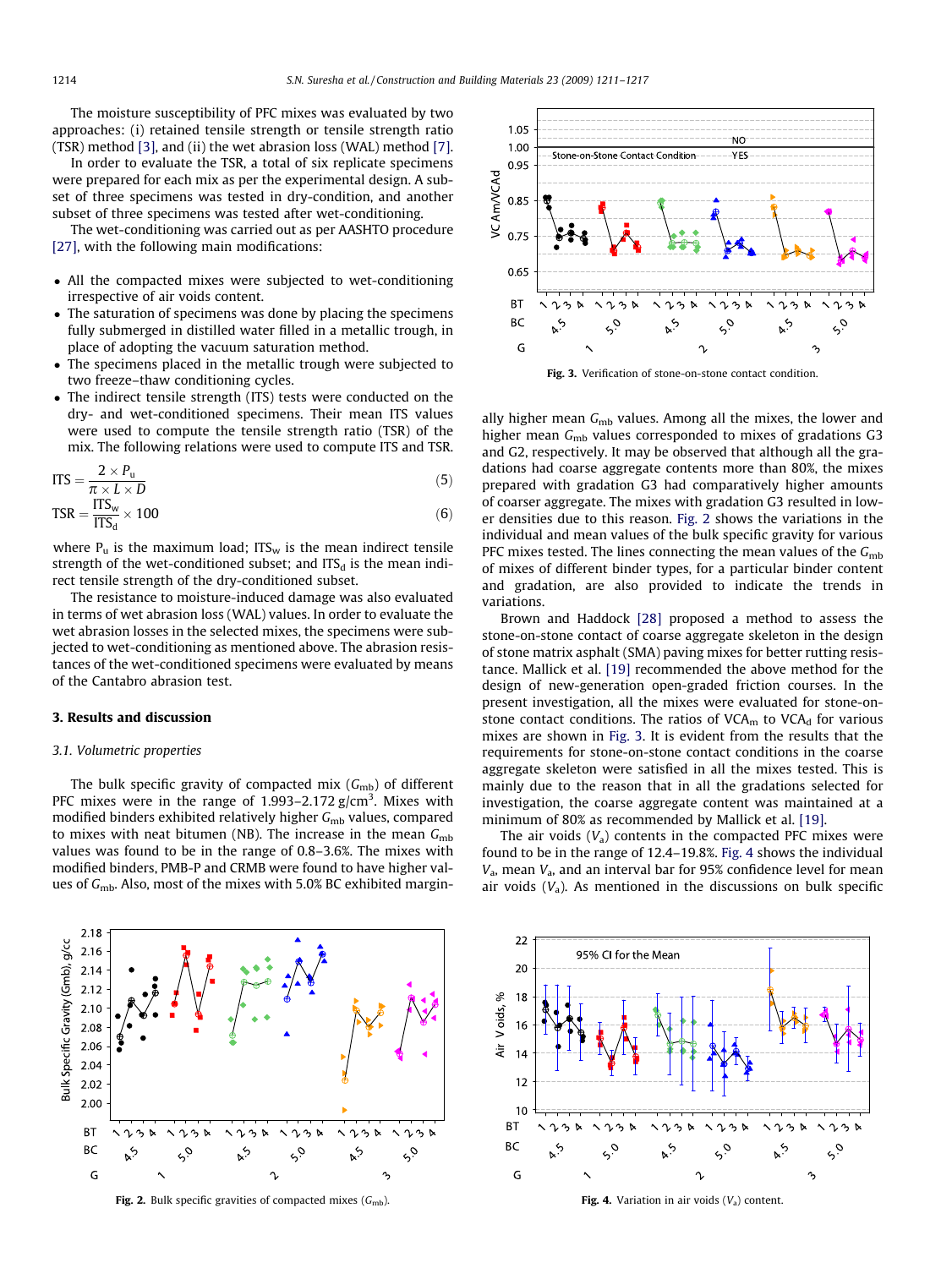<span id="page-4-0"></span>gravity above, it may be inferred that mixes prepared with gradation G3 exhibited much higher air voids content due to their lower densities as expected. It can be observed that mix M17 (NB-4.5-G3) satisfied the minimum requirement for maintaining air voids  $(V_a)$ at 18% [\[3\].](#page-6-0) The 95% confidence level for the mean  $V_a$  indicates that the mixes M1 (NB-4.5-G1), M3 (PMB-P-4.5-G1), M5 (PMB-E-4.5- G1), M9 (NB-4.5-G2), and M22 (PMB-E-5.0-G3) satisfy the minimum  $V_a$  requirement. Also, most of the mixes with modified binders exhibited lower air voids content, mainly due to higher  $G<sub>mb</sub>$ . The reductions in mean  $V_a$  were found to be in the range of 3– 15% of mean  $V_a$  of the respective mixes with neat bitumen (NB).

# 3.2. Permeability

Hydraulic-conductivity or permeability  $(K)$  is considered as one of the major indicators of the performance-life of PFC mixes [\[11\].](#page-6-0) Although, the standard ASTM practice [\[3\]](#page-6-0) recommends the evaluation of permeability as an optional requirement, it is not recommended by agencies like FAA [\[4\]](#page-6-0), AAPA [\[5\],](#page-6-0) and the TNZ [\[6\].](#page-6-0) The permeability of all the 72 specimens of 24 different mixes was found to be between 11.3 and 193.6 m/day, as shown in Fig. 5. All the mixes satisfied the permeability requirements for maintaining good drainage conditions  $(K > 8.64 \text{ m/day})$  [\[29\]](#page-6-0). It may be seen that mixes M17 (NB-4.5-G3) and M18 (NB-5.0-G3) tested had permeability values more than 100 m/day, satisfying the requirements recommended by ASTM [\[3\].](#page-6-0)

From Fig. 5, it can be further observed that for a particular gradation (G) and binder content (BC), the mixes with modified binders exhibited relatively lower K values compared to that of mixes with neat bitumen (NB). The mean K values of mixes with modified binders were found to be in the range of 0.33–0.94 times that of respective mixes with NB. Among the mixes with modified binders, the mixes with CRMB exhibited lowest K values, while most of the mixes with PMB-E exhibited relatively higher K values.

#### 3.3. Aged abrasion loss

The aged abrasion loss (AAL) for the mixes tested ranged between 3.0% and 57.7%. Fig. 6 shows the individual and mean AAL values in addition to the interval bars for 95% confidence level for mean AAL values. The use of modified binders, PMB-P and CRMB resulted in reducing the mean AAL compared to that of mixes prepared with NB. The mean AAL of mixes with PMB-P were observed to be reduced by 0.83–0.53 times that of mixes with NB, while that of CRMB mixes were found to be reduced by 0.60–0.46 times. In the case of mixes with PMB-E, the mean AAL values were reduced by 0.95–0.42 times, except in the case of mixes with gradation G3. The individual and mean AAL values of all mixes were



Fig. 5. Permeability  $(K)$  values.



found to be within the maximum limits of 50% and 30%, respectively [\[3\]](#page-6-0), except in the case of mix M22 (PMB-E-5.0-G3). From the above observations, it can be inferred that the reductions in the AAL values for mixes with modified binders were due to the lower air voids content and by virtue of the nature of modified binders themselves.

# 3.4. Moisture susceptibility

The moisture susceptibility of PFC mixes was evaluated in terms tensile strength ratios (TSRs) for all the 24 mixes, and the tests for wet abrasion loss (WAL) were then performed.

The individual plots for ITS<sub>d</sub> and ITS<sub>w</sub> for all the 24 mixes are presented in Figs. 7 and 8, respectively. The ITS values of dry-conditioned and wet-conditioned specimens of all PFC mixes prepared with NB, were found to be in the range of 291–631 kPa and 202–481 kPa, respectively. Mixes with modified binders exhibited higher ITS values, both in dry-condition and wet-condition. The increase in the mean  $ITS_d$  values for modified mixes was found to be in the range of 1.04–2.08 times that of mixes with of NB. Also, the increase in the mean  $ITS<sub>w</sub>$  values for modified mixes ranged between 1.23 and 2.33 times that of the same. It may also be found that among the mixes prepared with modified binders, mixes with PMB-P exhibited higher strength when compared to mixes with PMB-E and CRMB.

ASTM standard practice [\[3\]](#page-6-0) suggest a minimum TSR value of 80%, while TNZ [\[6\]](#page-6-0) specifies a minimum retained tensile strength



Fig. 7. Results of indirect tensile strength tests on dry-conditioned specimens.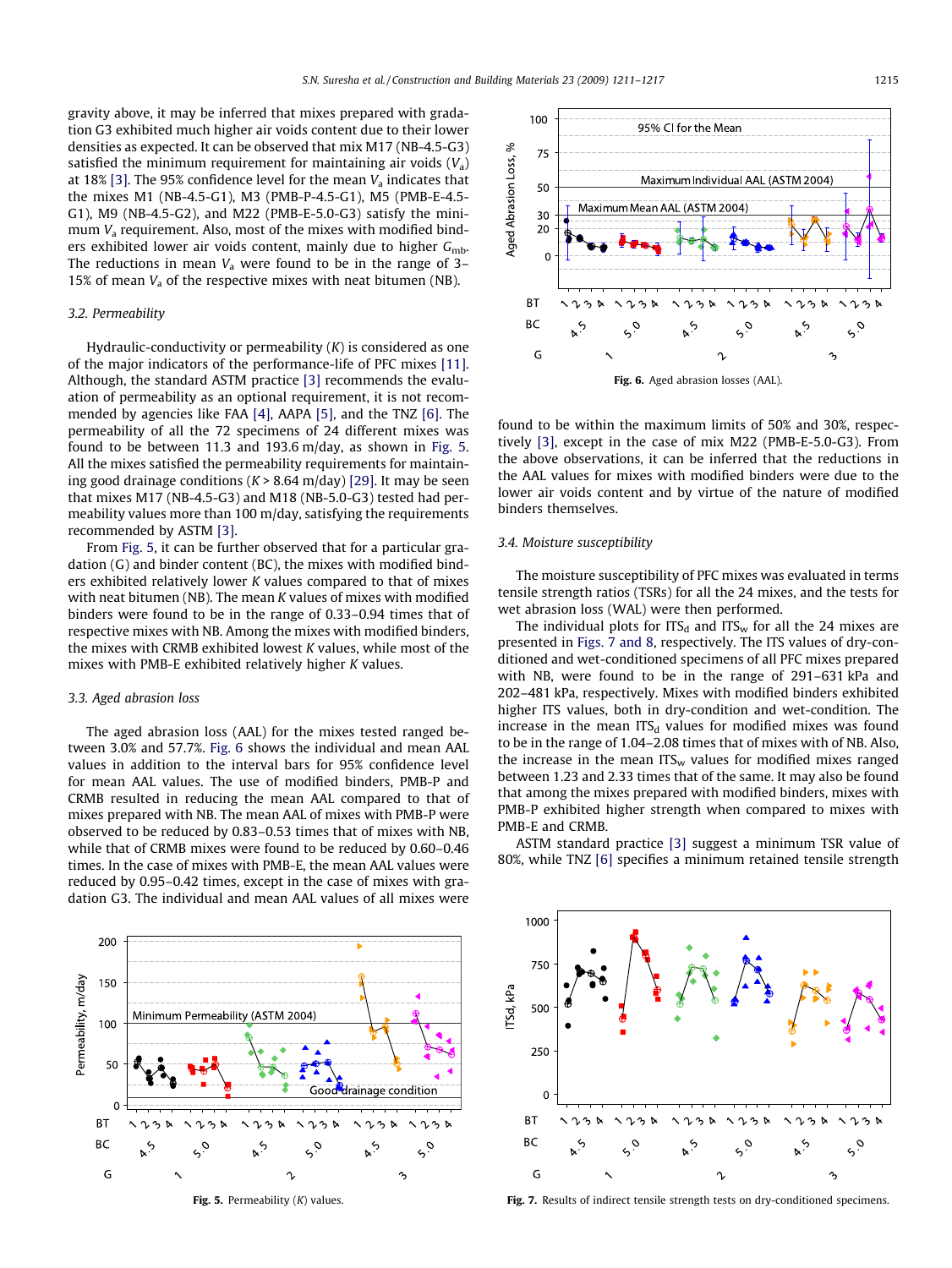



Fig. 8. Results of indirect tensile strength tests on wet-conditioned specimens.

of 75%, for mixes resistant to moisture susceptibility. Test results indicate that all mixes prepared with NB failed to satisfy the moisture susceptibility requirement, except in the case of mix M2 (NB-5.0-G1). Also, mixes M11 (PMB-P-4.5-G2), M13 (PMB-E-4.5-G2), M15 (CRMB-4.5-G2), and M19 (PMB-P-4.5-G3) failed to satisfy the requirements, although modified binders were used. Considering, these results, the TSR approach to assess the moisture susceptibility seems to be misleading. In Fig. 9, in the case of mixes of gradation G1 with a binder content of 5.0%, prepared using NB, it is observed that the TSR is higher than that for mixes with modified binders. But, on cross-verification with the corresponding ITS values of dry-conditioned and wet-conditioned mixes as in [Figs.](#page-4-0) [7 and 8](#page-4-0), respectively, it is found that the ITS is very much lower than that of mixes with modified binders. Thus, considering the TSR values as the only criteria to evaluate the moisture susceptibility of PFC mixes may not be correct.

Hence, in order to verify the moisture susceptibility, it was felt that further investigation based on the wet abrasion loss (WAL) tests need to be performed. The WAL test is another approach for the evaluation of moisture susceptibility of PFC mixes, as suggested in the Sabita manual [\[7\].](#page-6-0) Fig. 10 shows the individual and mean WAL values of mixes corresponding to all binder types (BT) and gradations (G) with binder content (BC) of 5.0%. The results also show that the individual and mean WAL values of the mixes tested were within the maximum limits of 50% and 30%, respectively, as suggested in the Sabita manual [\[7\].](#page-6-0)

The results of the WAL tests shown in Fig. 10 revealed a decreasing trend when tested for gradations G1, G2, and G3 for





various binder types. It can be further observed that mixes with modified binders generally resulted in lesser values of WAL as expected. Hence, the results of the WAL test are recommended to be given more importance in the evaluation of moisture susceptibility instead of relying solely on the TSR value.

#### 4. Conclusions and recommendations

The above investigations were conducted to characterize PFC mixes with three different modified binders, PMB-P, PMB-E and CRMB, and neat bitumen (NB), for binder contents of 4.5% and 5.0%, and three gradations, G1, G2, and G3. The effect of binder type (BT), binder content (BC), and gradation (G) on PFC mixes were evaluated in terms of the volumetric properties, permeability, aged abrasion loss, and the moisture susceptibility. Based on these response properties tested, the following conclusions can be made:

- The aggregate gradations (G) and the binder type (BT) were observed to be the main sources for the variations in the response properties of PFC mixes.
- The mixes with modified binders exhibited higher bulk specific gravity ( $G<sub>mb</sub>$ ), which resulted in lower percent air voids ( $V<sub>a</sub>$ ), lower permeability (K), and higher possibilities of maintaining stone-on-stone contact conditions in compacted mixes, when compared to mixes prepared with neat bitumen (NB).
- The mixes with gradation G3 with higher quantities of coarse aggregate, exhibited lower bulk specific gravities  $(G_{mb})$ , higher percent air voids and higher permeabilities, when compared to mixes with other gradations.
- The results of AAL tests indicate that the mixes prepared with modified binders, especially CRMB, exhibited higher resistance to aged abrasion losses.
- The results of the tests for ITSd and the ITSw clearly indicate that the use of PMB-P and PMB-E in PFC mixes significantly contributed to their strengths, when compared to mixes with NB and CRMB.
- The TSR values indicate that the mixes with modified binders satisfied the minimum retained tensile strength requirements specified by TNZ [\[6\]](#page-6-0) and ASTM [\[3\]](#page-6-0) for mixes with a binder content of 5.0%. Also, the results of the WAL tests on these mixes confirmed their adequacy in resisting the moisture-induced damages.
- The results of the WAL tests indicate that the use of modified binders in particular, contributed to lower WAL values indicating higher resistance to moisture-induced damage. The mixes with the CRMB offered the highest resistance, when compared to that of mixes with PMB-P and PMB-E.